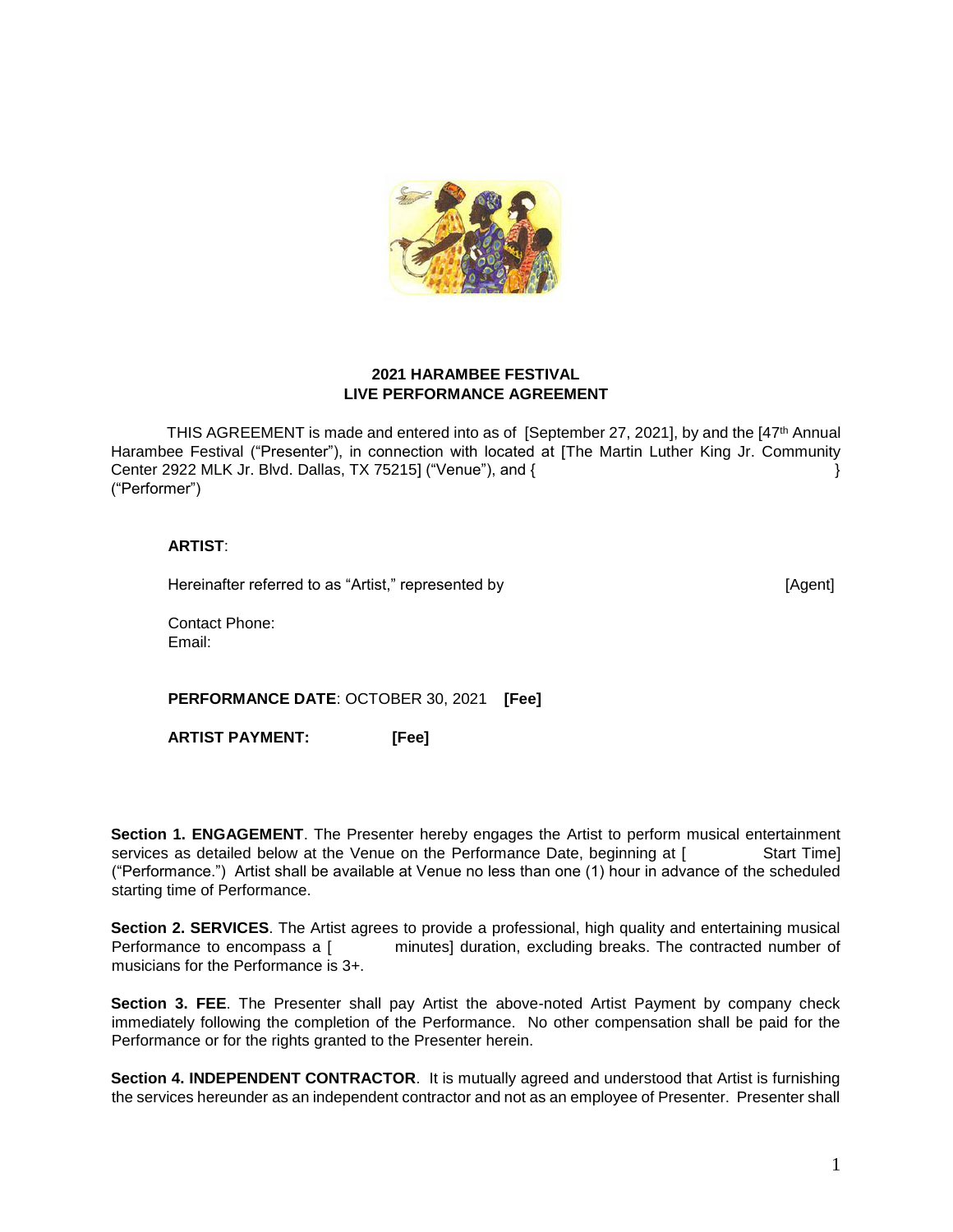not in any way control Artist's performance of services as to matters of creative detail, but Presenter shall have the right to approve the general nature of the Performance as outlined in this agreement and any additional Terms and Conditions which are attached hereto and incorporated by reference. Artist shall be responsible for any and all taxes under the provisions of the Internal Revenue Code, the Federal Social Security Act, and/or any other applicable statutes regarding the tax liability for an Independent Contractor.

**Section 5. RECORDING/PHOTOGRAPHY**. At Presenter's discretion and expense, Presenter may video, film, photograph and/or make audio recordings (collectively, the "Material") of the Performance. The Material may be incorporated in or used solely in connection with media productions created by or agreed to by the Purchaser for grant writing, promotional or archival purposes only. The Presenter shall not use any of the Material for any "for sale" or commercial purpose whatsoever without written consent and approval by Artist under a separate agreement.

**Section 6. PRESS AND PROMOTIONS**. Presenter is hereby granted the right to include Artist's name, likeness, voice and biographical information in promotional literature and advertisements for the Performance or for the festival, including television commercials and other media, and in any brochure for the festival series. Presenter is further granted the right to use up to thirty (:30) seconds of any one recording or excerpts from Artist's pre-recorded work (CD, DVD, or other media) in promotions and advertisements for the Performance or for the Series, which may appear in television commercials, notforsale promotional CDs and/or on the Presenter website.

**Section 7. PUBLIC RELATIONS**. Artist shall provide biographical and promotional material no later than [Date]. Any promotional material sent to Presenter shall become the property of Presenter for use in marketing and promoting Artist's Performance. Artist is encouraged to provide Presenter with any such promotional materials as Artist believes will help represent them best in this effort.

**Section 8. MERCHANDISE AGREEMENT**. Artist shall be allowed to sell merchandise at the Venue before, during and/or after the Performance subject to the following terms and conditions:

- a. Artist may sell CDs, DVDs, apparel, books, and posters on site at the Venue as long as the merchandise is the property of Artist to sell and has a relevance to the Performance;
- b. Presenter shall have the right, at its discretion, to approve any merchandise to be sold and to refuse or limit the right of the Artist to sell merchandise;
- c. Merchandising sales may begin one (1) hour before the contracted Performance time and must conclude thirty (30) minutes after the Performance ends;
- d. Presenter will provide one six-foot table, a single power drop and two chairs to Artist for merchandise sales. Artist must provide the staff, signage, and any and all sales tools needed to conduct the merchandise sales;
- e. It is the responsibility of Artist to operate and manage all merchandise sales and inventory; and to pay applicable taxes, if any.

### **Section 9. CANCELLATION**.

 - *By Artist*: If for any reason other than an act of God or force nature, it shall become necessary for Artist to cancel Artist's performance, the cancellation shall be subject to the following conditions:

- a. If notice of cancellation is made thirty (30) days or more in advance of the Performance date, there will be no penalty or damage charges. Notice must be made in writing stating the reasons for the cancellation. Notice must be made directly to Presenter's Executive Director;
- b. If notice is made less than thirty (30) days in advance of the Performance, the Artist will be responsible for the reimbursement of any costs already incurred by Purchaser in the promotion and/or production of the Performance. This includes, but is not limited to the cost of any advertising, marketing, labor and or equipment rentals that shall have been undertaken and/or incurred specifically for Artist's Performance;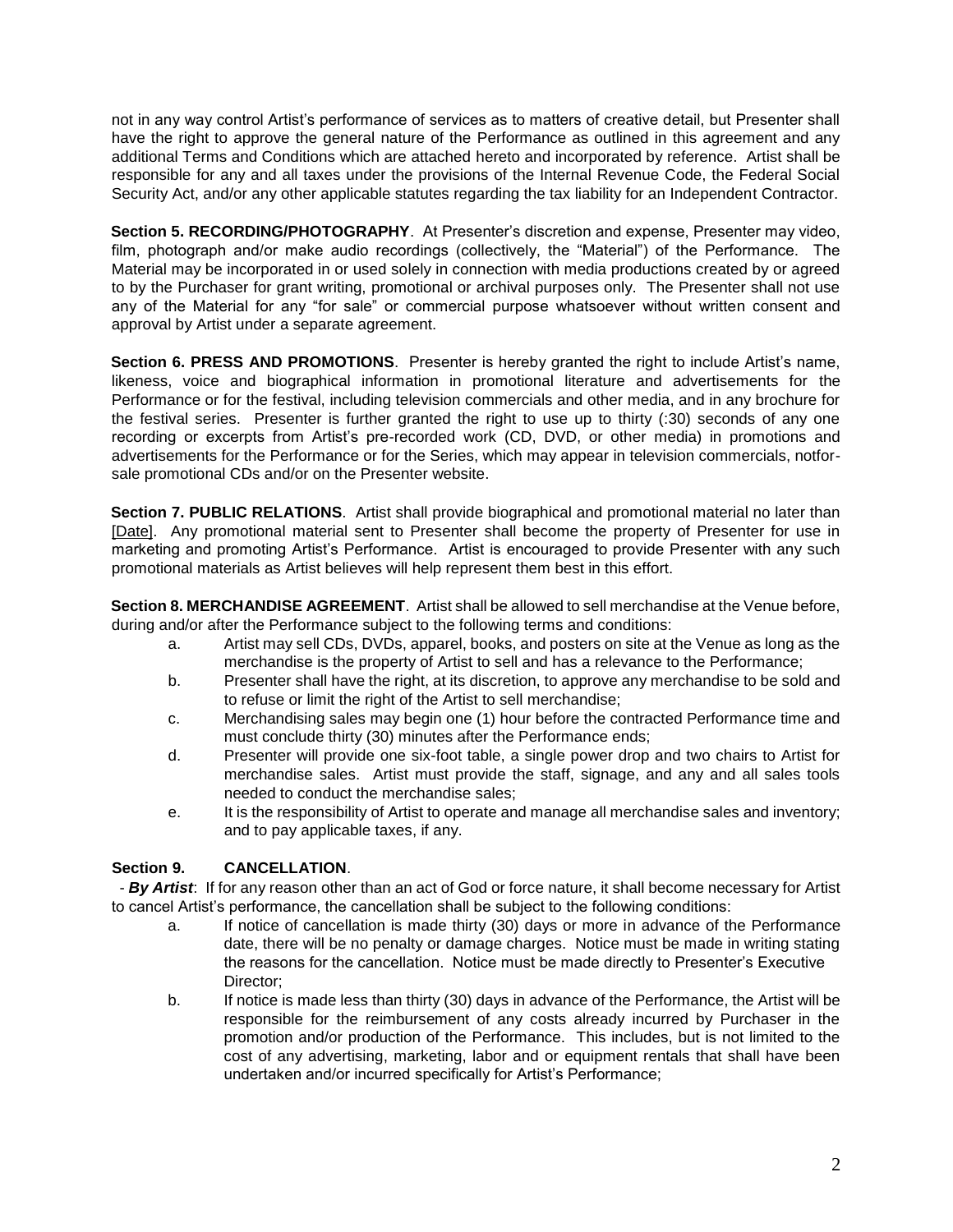- c. Artist shall also be responsible for all costs associated with re-booking the Performance that exceed the fee Artist is to be paid pursuant to this agreement. *- By Purchaser*:
- a. In the event an act of God, riots, civil disorder, period of national mourning, rebellion, bomb threat, public health threat, or any natural disaster, other than non-catastrophic inclement weather, renders it impossible or impracticable for Presenter to hold the Performance, Presenter shall have the right to cancel Artist's performance without payment to Artist. Such cancellation shall not be deemed a breach of contract and shall not give rise to any cause of action against Presenter;
- b. In the event of inclement weather or other circumstances beyond the control of the Presenter, other than those enumerated in subsection (a) above, which renders it impossible or impracticable for Presenter to hold the Performance, the following conditions shall apply:
	- i. If Artist and/or Artist members shall have arrived or are in transit to the Venue for the scheduled load-in, Presenter will pay Artist the full Artist Payment, as set forth above;
	- ii. If the cancellation is communicated to Artist prior to noon on the day before the scheduled Performance, Presenter will pay the Artist fifty (50%) percent of the full Artist Payment, as set forth above, provided, however, that any advance which may have been paid to Artist shall be counted in arriving at the fifty (50%) percent total.

## **Section 10. RULES AND REGULATIONS**.

- a. Regulations: Artist acknowledges that Presenter is producing the Performance pursuant to the terms and restrictions of license agreements, permits, consents and other approvals issued by the City of Bethlehem and other government entities. The Artist agrees to comply with all regulations, prohibitions and other provisions as may be mandated by such entities.
- b. Rules: Artist hereby acknowledges and agrees as follows:
	- i. Prohibited Substances: At all times during the Performance, Artist shall not have in Artist's possession or use, or be under the influence of any illegal drugs or alcohol;
	- ii. Dress and Behavior: The Performance is open to the public and is presented in a family environment. Artist agrees to use language appropriate to such an environment. Artist further agrees not to wear clothing or display any signage containing images or language that could be considered offensive to such an environment;
	- iii. Sound and Lighting Levels: Artist shall comply with all applicable sound and lighting level ordinances as detailed by Presenter's production. Unless agreed to otherwise in a writing signed by both parties, Artist agrees to use only the sound and lighting services and personnel provided by Presenter for the audio and lighting reinforcement of the Performance. Artist agrees that all decisions regarding sound and lighting shall be made solely by Presenter's sound and lighting personnel and will abide by them accordingly;
	- iv. Pyrotechnics: Artist shall not be permitted to have or use any type of electronic or pyrotechnic display or in any way create a hazardous condition for audience;
	- v. Fire and smoking: The Venue is a non-smoking facility. Artist agrees not to smoke or have any open flames of any kind within fifty (50) feet of the Venue.

**Section 11. COMPLIANCE WITH LAWS**. Artist agrees to comply with all existing federal, state, and local laws and ordinances applicable to Artist's Performance and to ensure like compliance by all persons and entities under the management and/or control of Artist.

**Section 12. INDEMNIFICATION**. Artist will defend, indemnify and hold harmless Presenter and Purchaser's affiliates from and against all actions, costs, claims, losses and expenses and/or damages,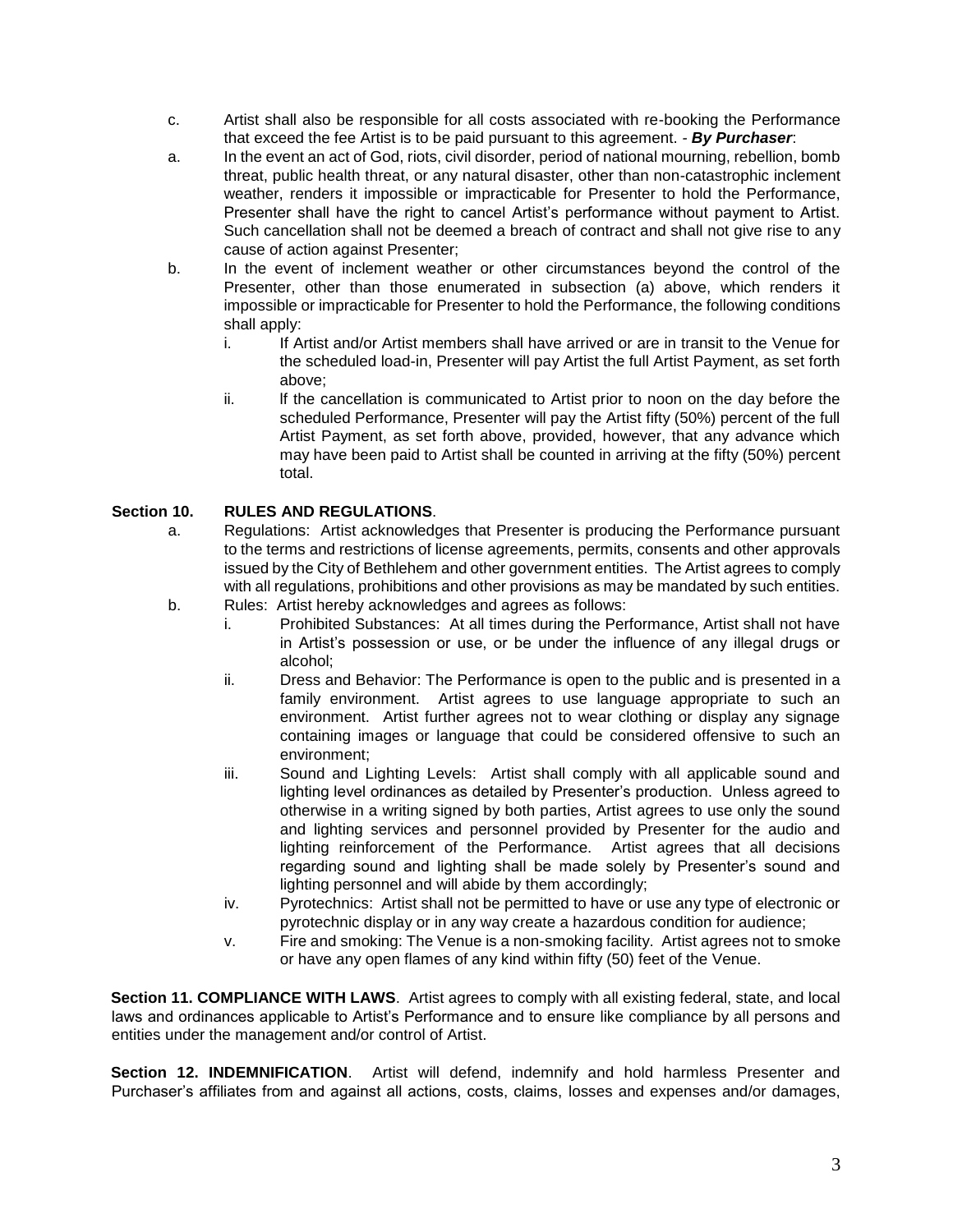including attorneys fees, arising out of or resulting from any breach by the Artist of Artist's representations, warranties or agreements hereunder, including by not limited to negligence or alleged negligence of the Artist's or the Artist's employees, representatives or subcontractors for any injury to any guests or patrons or damage to property of the Venue caused solely or in part by the Artist's actions, equipment, instruments or personnel within the control of Artist.

**Section 13. BREACH OF CONTRACT**. Failure of Artist to comply with any of the terms of this agreement, unless such terms have been waived, modified or deleted in a writing signed by duly authorized representatives of both Artist and Presenter, may in the sole discretion of Presenter, be declared a "Breach of Contract." Any anticipatory breach of this Agreement may, in the sole discretion of Presenter, entitle Presenter to cancel the Performance and pursue all available remedies. All other instances of breach of contract will render Artist liable to Presenter for damages and other relief, including but not limited to injunctive relief.

**Section 14. REMEDIES**. Any remedies Artist may have against Presenter in connection with this agreement or the use of the Material shall be limited to the right to recover damages, if any, in an action at law. The Artist hereby waives any right or remedy in equity, including the right to terminate this agreement or to rescind Presenter's right, title and interest in and to the Material or the results and/or proceeds of the Performance or to enjoin, restrain, or otherwise impair in any manner the production, distribution, advertising or any other exploitation of any media production incorporating the Material, or any parts or elements thereof.

**Section 15. ASSIGNMENT**. Neither party shall have the right to assign its rights and/or obligations under this agreement to another person or entity without the prior written consent of the other party.

**Section 16. SUPERSEDING AGREEMENT**. The parties agree that in the event any term of this agreement shall conflict with a term contained in any other contractual document to which either Presenter or Artist are a party, the term in this agreement shall control and take precedence.

**Section 17. ENTIRE AGREEMENT**. This agreement contains the full understanding of the parties with respect to the matters hereto and supersedes all prior agreements and understandings, whether written or oral, pertaining thereto, and may not be amended or modified except by a writing signed by both parties.

**Section 18. NOTICES**. All notices, requests, demands and other communications hereunder that affect the performances of any obligation set forth in this document, shall be made in writing and hand delivered or mailed with postage prepaid to the party intended at the address set forth at the end of the agreement.

**Section 19. GOVERNING LAW**. This agreement shall be construed and enforced in accordance with the laws of the State of [State] governing contracts to be wholly performed in [State].

**Section 20. ARBITRATION**. The parties will attempt in good faith to settle any claim or controversy arising out of or relating to this agreement through consultation, negotiation, and a spirit of mutual cooperation. If those attempts fail, then the dispute will be mediated by a mutually acceptable mediator to be chosen by the parties or will be submitted to arbitration in accordance with the rules of the American Arbitration Association. Each party will bear its own expenses, and the decision of the mediator or arbitrator will be final and binding and may be enforced in any court of competent jurisdiction.

**IN WITNESS WHEREOF**, the parties hereto have executed this Agreement as of the day and year set forth above.